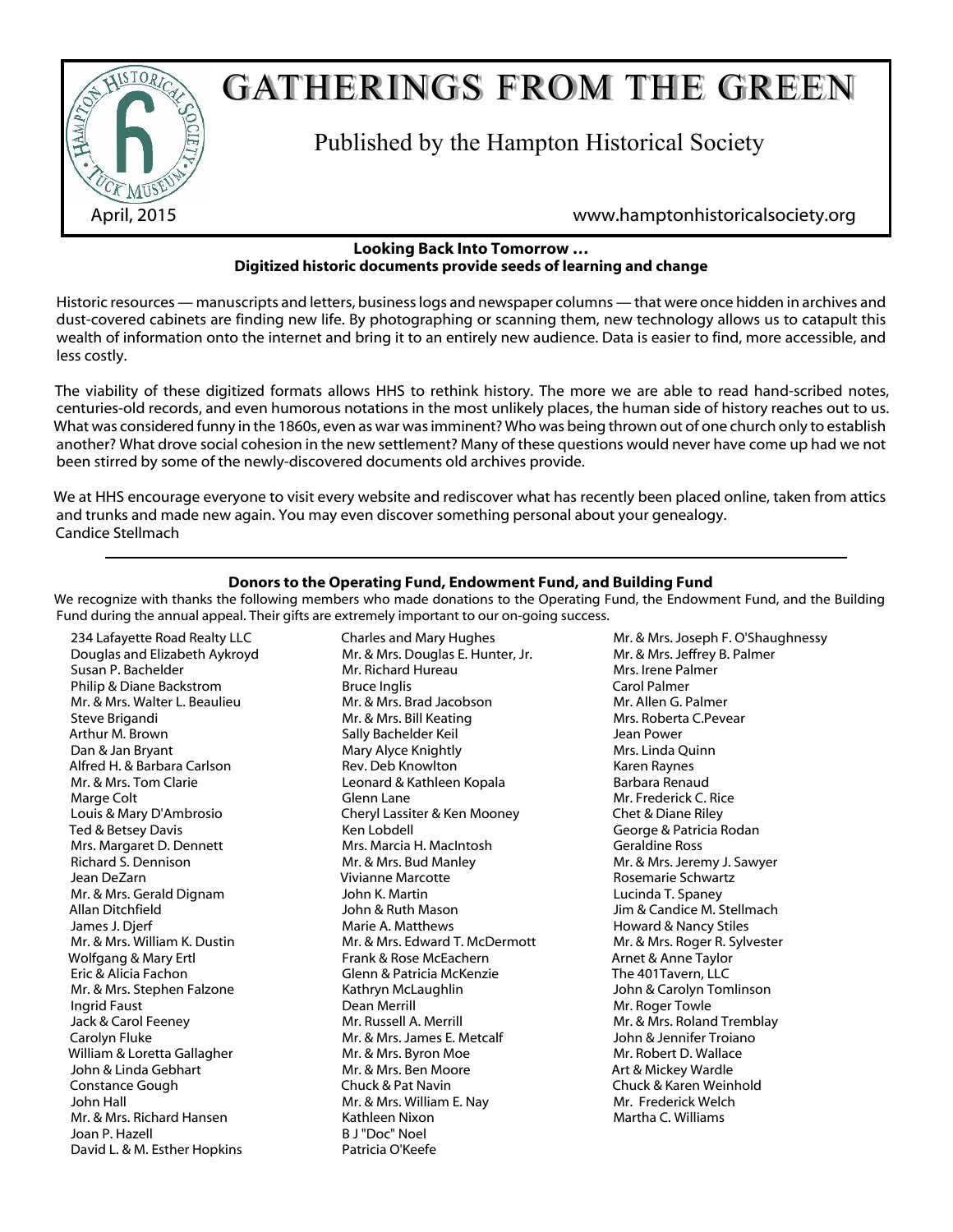# **Gifts to the Collection - 2014**

- Photographs and negatives from the 1999 fire of the Old Salt Restaurant at Hampton Beach – **Scott Bean** (Bean Insurance)
- Vintage holiday postcards, three inkwells, beaded purse, jewelry, quilt top, Victorian sewing box, woman's nightgown, Epsom Salt tin, mustard plaster tin, cloth tape measure, and a Coca Cola tray – **Kathryn McLaughlin**
- Posters of 2013 and 2014 Experience Hampton Christmas Parade, 2013 Town and school annual reports, Hampton Beach 2014 calendar of events, songbook "The Hardtacks Civil War Songster" – **Tuck Museum Collection Committee**
- Negative of Casino at Hampton Beach, three Hampton postcards **Hampton Falls Historical Society**
- Christmas card of Chief John Malek and family, antique bottle collection (15), railroad spike remover, football program 1965 – **Percy Annis, Jr.**
- Wooden nickels from 1938 Tercentenary **Historical Society Serving Sleepy Hollow and Tarrytown**
- CD of oral histories on Russ and Ada Merrill, Bud Palmer, Priscilla Walker, Dottie Todd and Bob Wallace – **Bill Keating**
- Hampton Harbor postcards, photographs of the house at 63 Mill Rd., framed photographs of the wooden seawall near Great Boar's Head, casino and trolley, Hampton Center, wooden handmade washing machine, photographs of Dr. Charles Bailey– **Leigh Smith**
- Transcriptions of interviews from the video of *Flats, Shacks and Claws*, CD of Ruth Palmer scrapbook, CD history of the Nudd Cottage (Hampton Beach), CD scans of the Eagle House guest ledger (loaned by Nat Figuers); DVD of Dave DeGagne talking about barns and being the "tool man"- **Candice Stellmach**
- Framed prints (2) of the Merrill block; metal dollhouse c. 1950s **Marilyn Rishkofski**
- Book *A Brief History of Old New*bury **Betty Moore**
- Tags for the 1976 Goody Cole Doll (made by Ruth Pratt) **Laura Lee Dunn**
- Christmas songbook from Moore's Esso Station, scans of Hampton Center in winter and fashion show at the Congregational Church, business promotional items – **Roderick Blake**
- Polo shirt from Goody Cole Tavern c. 1990 **Carmen Nickerson**
- Inkwell **Linda McLaughlin Flood**
- A list of deaths in Hampton 1767-1875, *Hampton Beach Real Estate Guide*, Hampton Union July 5, 1901 and June 2, 1905; artwork from the Lane lending collection; photographs of the town clock salvage; photographs of the Town and Beach Motel fire; photographs of Ocean Blvd fire; school schedule, birthday book and autograph book; car sale receipt – **Lane Memorial Library**
- **●** Photograph of Celia Thaxter's salon, correspondence of John Greenleaf Whittiers; copy of materials relating to Hampton WWII veterans – **Priscilla Weeks Thoen**
- 1st seafood festival pin **Gregory Xiggoros**
- Portsmouth and North Hampton commemorative booklets booklet on NH Bicentennial Farm; 1988 Kiwanis Calendar, Supplements *The Gateway to the Atlantic and the Battle of Bunker Hill -* Booklets Rye Harbor and Union Chapel; book, *At What Cost? Shaping the Land we Call New Hampshire* and *Instruments of Change* – **Sallie Macintosh**



This Victorian sewing box belonged to donor's grandmother and other family members who lived in the area in the late 1800s into early 1900s.



This c. 1950s metal dollhouse was in the window of Jackson Simpson's real estate office on High Street for many years.



This pin was made for the 1990 Hampton Beach Seafood Festival Committee members.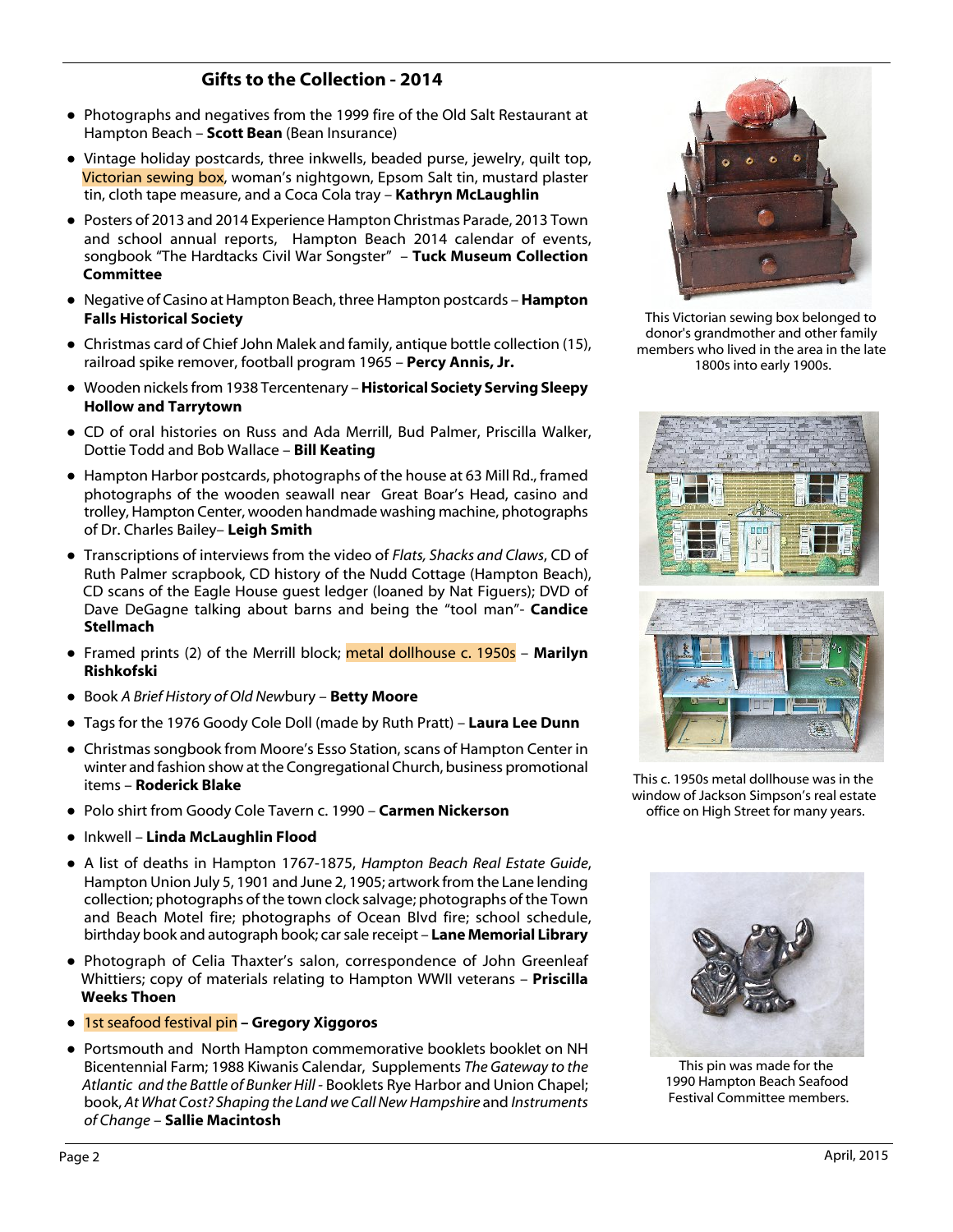- Hampton Beach correspondence room rates and information, 1954 (50 hotels); photographs of "C" St, fire; and building Hotel Douglass; Town Hall fire; school programs; plans for the addition to Centre School and Tuck Field; traffic recorder reports; specifications and blueprint for HB pavilion c. 1960s.; sewer construction contract; schedule of evaluations 1934- **Douglass and Sarah Hunter**
- Sign for Cutler's Seaview- **Michael Arsenault**
- 1988 calendar from Community Bank; Seabrook, NH Bicentennial booklet; *Images of Hampton* Booklet – **H. Alfred Casassa**
- Janvrin Lumber catalog **Peter Smith**
- Photographs of the Hillcrest Hotel, Hampton Beach souvenir postcard folders – **Peter Smith**
- Gristmill watercolors **Peg Duffin** and students
- Framed photograph Hampton Selectmen 1992; Hampton Beach 100th anniversary coin; **Glyn Eastman**
- 375th anniversary street banner **Town of Hampton & Experience Hampton**
- Scales, grave marker for American Legion Auxiliary, Parlor lamp, basket -**Nancy Mace Benham**
- China from Church St. Pump Station site; Church St. Pump Station history-**Michael Dube, Hampton Public Works**
- Relics from Barbour Rd. Blacksmith shop **Richard Gardner**
- Letter of Josiah Dow to his sister Dorothy Philbrick; collection of 19th century documents – **Elizabeth Aykroyd**
- Metal cooler c. 1950s **Peg Jaroz**
- **●** Collection of hand painted china **Sandra and Kendric Munsey**
- Book *The Girl from Hampton Beach*; Hampton photos cattle, Casino and Hampton River Bridge – **Peter Randall**
- Magazine *NH Profiles* March 1976 special Bicentennial edition- Mary Ertl
- Sea chest and life ring from fish house, nautical chart **Susan Lothrop Koster**
- Panoramic photograph of Hampton Centre School **Seabrook Historical Soci**ety
- Wooden frame buck saw- **Diane and Chet Riley**
- Sanborn Fire Map Hampton Center; framed victual license Campbell's Inn 1930- **Martin Bennett**
- Paperweight State of NH and Hampton coins **Laura Whalley –**
- Chest of drawers from Adeline Marston House **Ronald Bourgeault**
- Photographs of Eagle Scout flagpole dedication and trustees open house 2014 – **Karen Raynes**
- Menu Jerry's Restaurant **John Durant**
- Chautauqua Industrial Arts Desk **Dean Merrill**
- Matchbook cover from Goody Cole Tavern **Robert McClung**
- Photographs Hampton River Bridge area c. 1950s **Dick Donahue**
- Early Hampton-area chair; 6 early Hampton Beach stereopticon cards – **Museum purchase**



This Cutler's Seaview sign was being used as a shelf in the basement of the donor's house before being given to the museum.



Grave marker for American Legion Auxiliary



These pieces of hand-painted china are part of a floral series painted by Ethel Tucker Munsey of Hampton.



This bannister back chair with a rush seat is thought to be made in the Hampton area in the 1700s.



This stereopticon card is part of a series of rare views of Hampton Beach c. 1870.